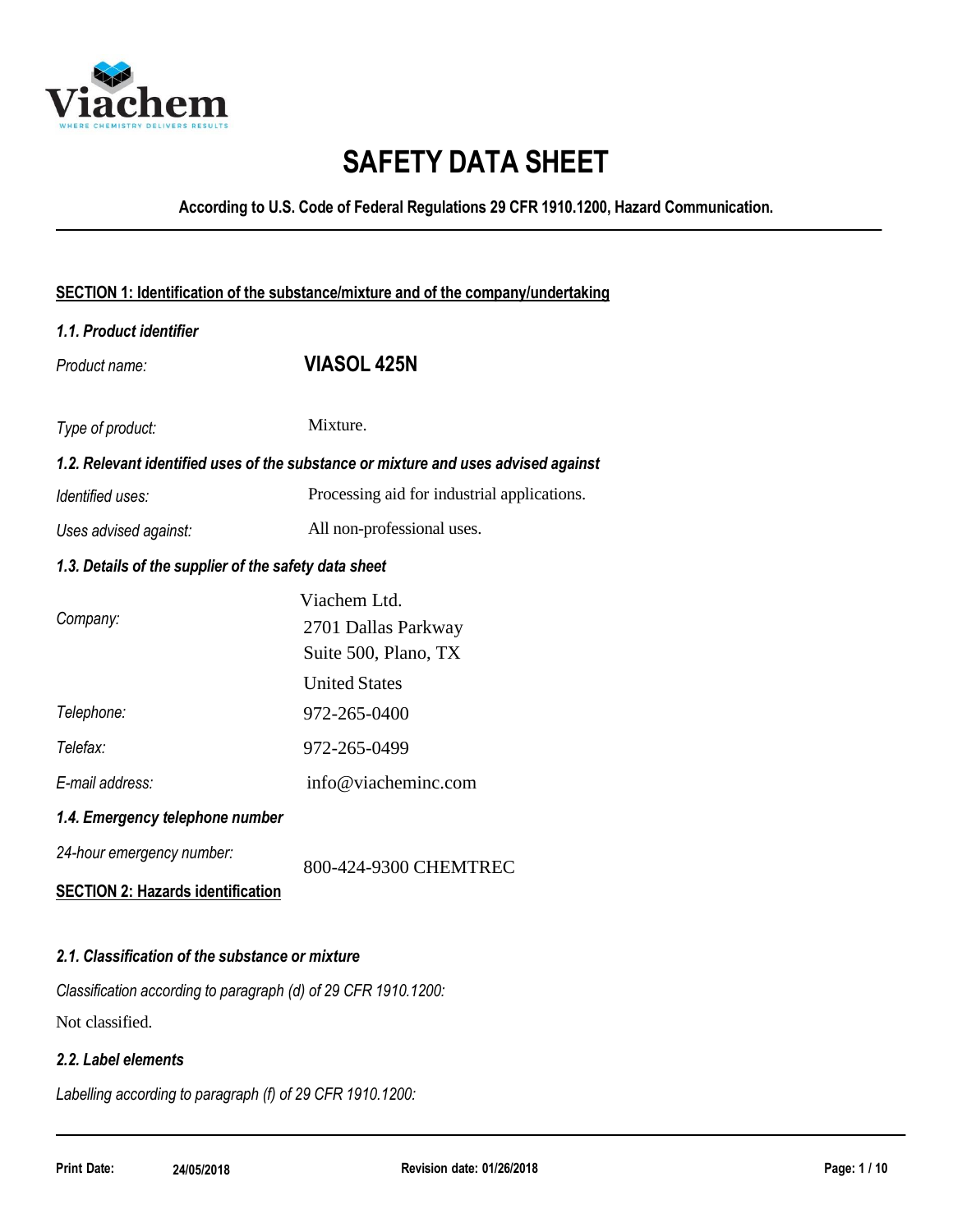| Hazard symbol(s):           | None. |
|-----------------------------|-------|
| Signal word:                | None. |
| Hazard statement(s):        | None. |
| Precautionary statement(s): | None. |

#### *2.3. Other hazards*

Spills produce extremely slippery surfaces.

#### **SECTION 3: Composition/information on ingredients**

#### *3.1. Substances*

Not applicable, this product is a mixture.

*3.2. Mixtures* This product is a mixture.

*Hazardous components* Contains no reportable hazardous substances.

#### **SECTION 4: First aid measures**

#### *4.1. Description of first aid measures*

*Inhalation:* Move to fresh air. No hazards which require special first aid measures.

*Skin contact:* Wash off with plenty of water. Get medical attention immediately if irritation develops and persists.

*Eye contact:* In the case of contact with eyes, rinse immediately with plenty of water and seek medical advice.

*Ingestion:*

If swallowed, DO NOT induce vomiting unless directed to do so by medical personnel. Get medical attention.

#### *4.2. Most important symptoms and effects, both acute and delayed*

None under normal use.

#### *4.3. Indication of any immediate medical attention and special treatment needed.*

None reasonably foreseeable.

*Other information:* None.

#### **SECTION 5: Fire-fighting measures**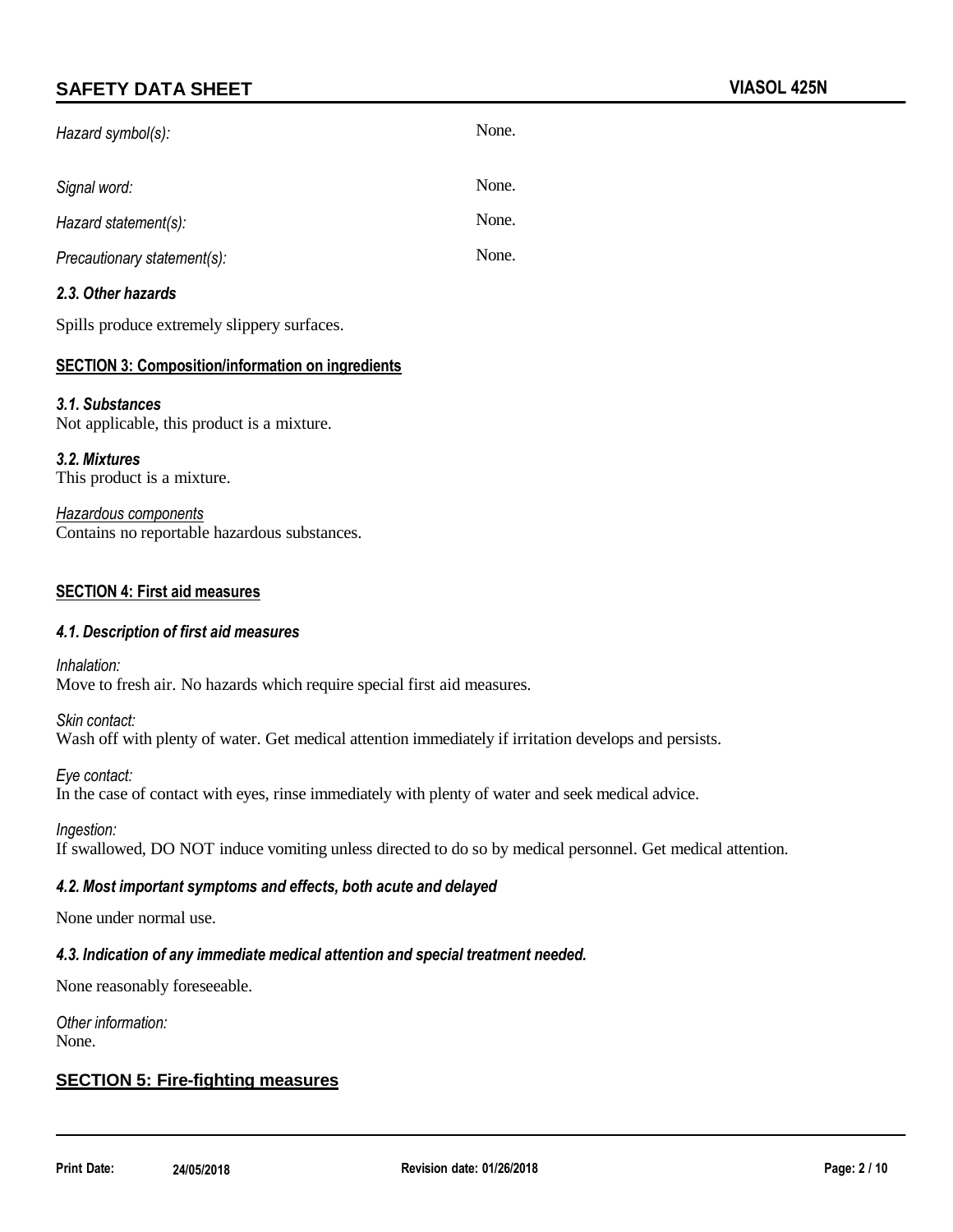#### **SECTION 5: Fire-fighting measures**

#### *5.1. Extinguishing media*

*Suitable extinguishing media:* Water. Water spray. Foam. Carbon dioxide (CO2). Dry powder. Warning! Spills produce extremely slippery surfaces.

*Unsuitable extinguishing media:* None known.

#### *5.2. Special hazards arising from the substance or mixture*

*Hazardous decomposition products:* Carbon oxides (COx). Nitrogen oxides (NOx).

#### *5.3. Advice for fire-fighters*

*Protective measures:* No special protective measures against fire required. Wear self contained breathing apparatus for fire fighting if necessary.

*Other information:* Will not burn until water is evaporated. Spills produce extremely slippery surfaces.

#### **SECTION 6: Accidental release measures**

#### *6.1. Personal precautions, protective equipment and emergency procedures*

*Personal precautions:* No special precautions required. Spills produce extremely slippery surfaces.

*Protective equipment:* Wear adequate personal protective equipment (see Section 8 Exposure Controls/Personal Protection).

*Emergency procedures:* Prevent further leakage or spillage if safe to do so. Keep people away from spill/leak.

#### *6.2. Environmental precautions*

As with all chemical products, do not flush into surface water.

#### *6.3. Methods and material for containment and cleaning up*

Small spills:

Do not flush with water.Soak up with inert absorbent material. Sweep up and shovel into suitable containers for disposal.

Large spills:

Do not flush with water.Dam up. Soak up with inert absorbent material. Clean up promptly by scoop or vacuum.

#### Residues:

After cleaning, flush away traces with water.

#### *6.4. Reference to other sections*

**Print Date: 24/05/2018 Revision date: 01/26/2018 Page: 3 / 10**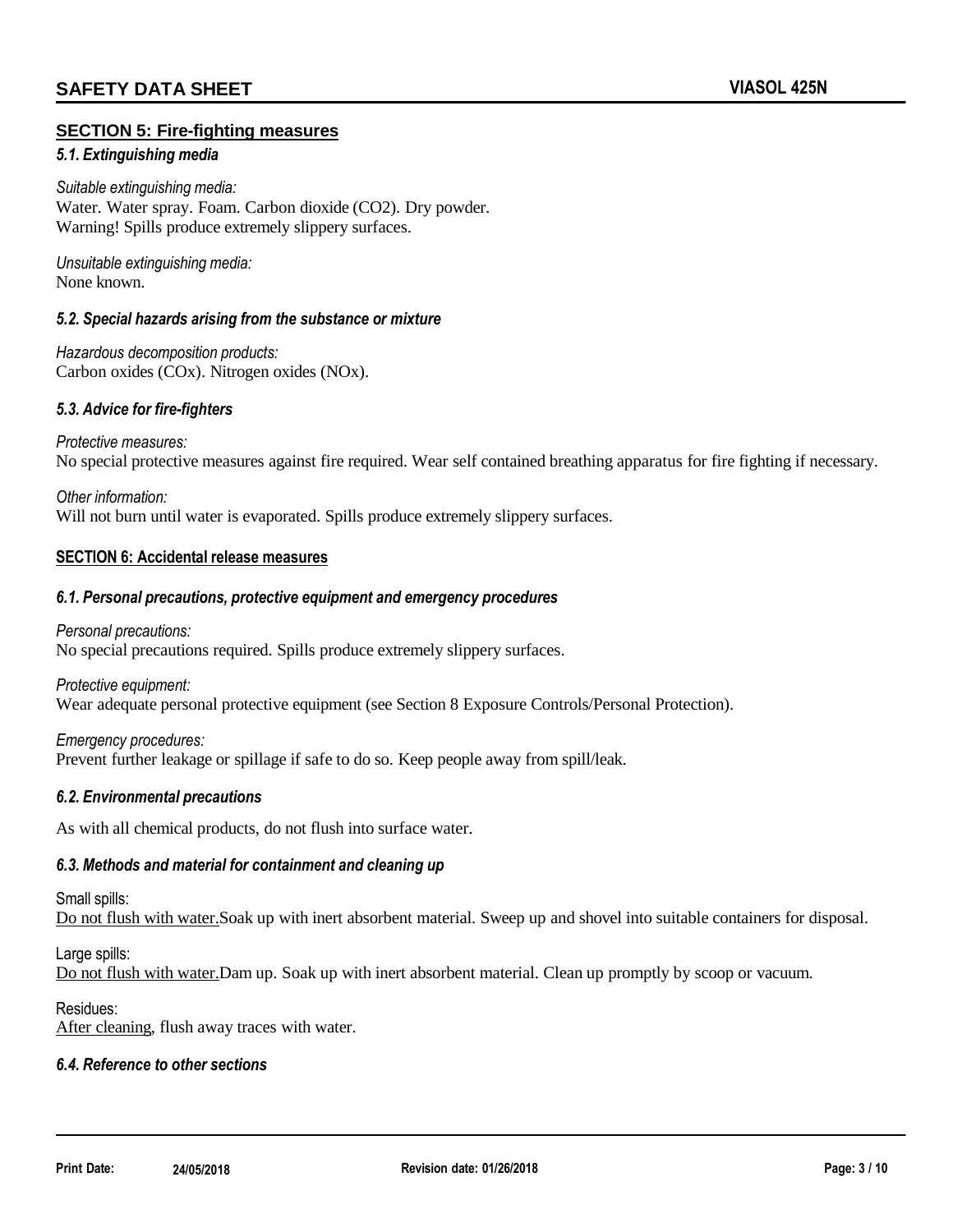SECTION 7: Handling and storage; SECTION 8: Exposure controls/personal protection; SECTION 13: Disposal considerations;

#### **SECTION 7: Handling and storage**

#### *7.1. Precautions for safe handling*

Renders surfaces extremely slippery when spilled.

#### *7.2. Conditions for safe storage, including any incompatibilities*

Keep container tightly closed. Freezing will affect the physical condition and may damage the material.

#### *7.3. Specific end use(s)*

This information is not available.

#### **SECTION 8: Exposure controls/personal protection**

#### *8.1. Control parameters*

*Occupational exposure limits:*

None known.

#### *8.2. Exposure controls*

#### *Appropriate engineering controls:*

Use local exhaust if misting occurs. Natural ventilation is adequate in absence of mists.

#### *Individual protection measures, such as personal protective equipment:*

*a) Eye/face protection:* Safety glasses with side-shields.

#### *b) Skin protection:*

*i) Hand protection:* Impervious gloves. *ii) Other:* Chemical resistant apron or protective suit if splashing or repeated contact with solution is likely.

*c) Respiratory protection:* Not required ; except in case of aerosol formation.

*d) Additional advice:* Handle in accordance with good industrial hygiene and safety practice.

#### *Environmental exposure controls:*

Do not allow uncontrolled discharge of product into the environment.

#### **SECTION 9: Physical and chemical properties**

#### *9.1. Information on basic physical and chemical properties*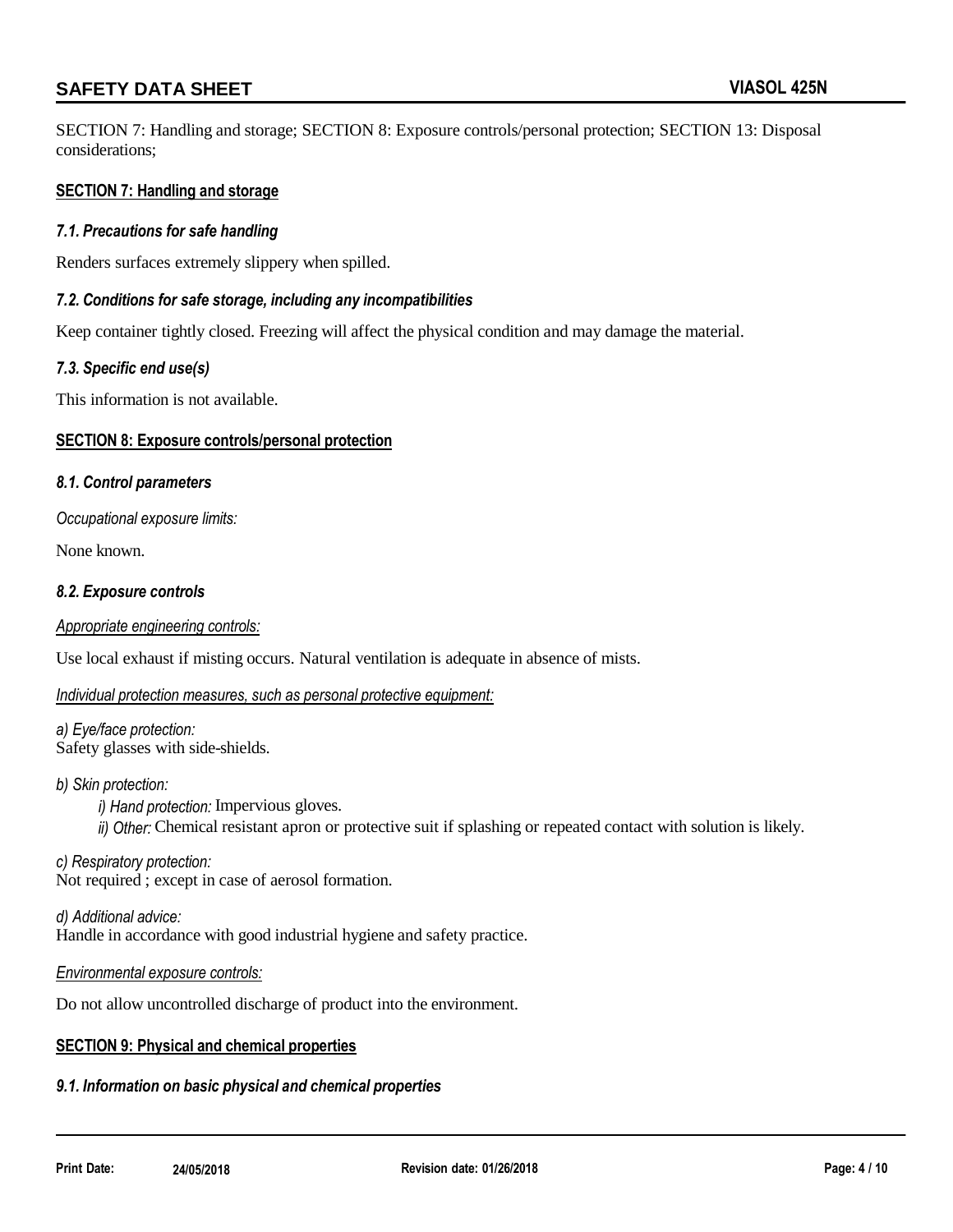| a) Appearance:                                   | Clear to slightly yellow liquid.                              |
|--------------------------------------------------|---------------------------------------------------------------|
| b) Odour:                                        | Slight.                                                       |
| c) Odour Threshold:                              | No data available.                                            |
| $d$ ) $pH$ :                                     | $6 - 9$                                                       |
| e) Melting point/freezing point:                 | $<$ 5 $^{\circ}$ C                                            |
| f) Initial boiling point and boiling range:      | $>100^{\circ}$ C                                              |
| g) Flash point:                                  | Does not flash.                                               |
| h) Evaporation rate:                             | Same as water.                                                |
| i) Flammability (solid, gas):                    | Not applicable.                                               |
| j) Upper/lower flammability or explosive limits: | Not expected to create explosive atmospheres.                 |
| k) Vapour pressure:                              | 2.3 kPa @ 20°C                                                |
| I) Vapour density:                               | Equivalent to water $(\sim 0.8 \text{ g/l})$ .                |
| m) Relative density:                             | $1.00 - 1.45$                                                 |
| $n)$ Solubility(ies):                            | Completely miscible in water.                                 |
| o) Partition coefficient:                        | ~1                                                            |
| P) Autoignition temperature:                     | Does not self-ignite (based on the chemical structure).       |
| q) Decomposition temperature:                    | $>100^{\circ}$ C                                              |
| r) Viscosity:                                    | See Technical Bulletin.                                       |
| s) Explosive properties:                         | Not expected to be explosive based on the chemical structure. |
| t) Oxidizing properties:                         | Not expected to be oxidising based on the chemical structure. |
| 9.2. Other information                           |                                                               |

None.

### **SECTION 10: Stability and reactivity**

#### *10.1. Reactivity*

None known.

*10.2. Chemical stability*

Stable.

### *10.3. Possibility of hazardous reactions*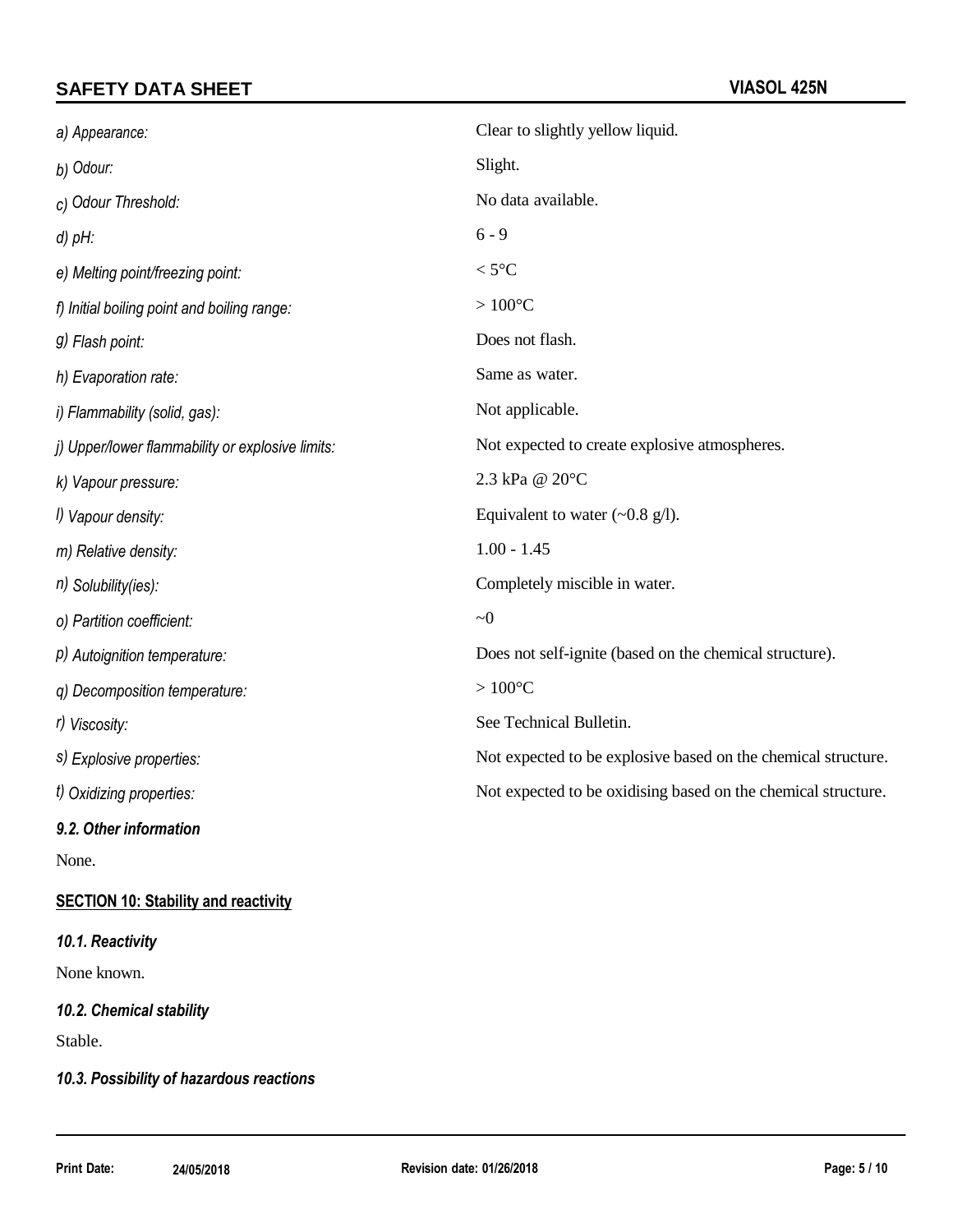No dangerous reaction known under conditions of normal use.

#### *10.4. Conditions to avoid*

Protect from frost, heat and sunlight.

#### *10.5. Incompatible materials*

None known.

#### *10.6. Hazardous decomposition products*

Thermal decomposition may produce: Carbon oxides (COx). Nitrogen oxides (NOx).

#### **SECTION 11: Toxicological information**

#### *11.1. Information on toxicological effects*

#### *Information on the product as supplied:*

| Acute oral toxicity:            | LD50/oral/rat $>$ 5000 mg/kg. (Estimated)                                                                                                                                                                      |
|---------------------------------|----------------------------------------------------------------------------------------------------------------------------------------------------------------------------------------------------------------|
| Acute dermal toxicity:          | LD50/dermal/rat $>$ 5000 mg/kg. (Estimated)                                                                                                                                                                    |
| Acute inhalation toxicity:      | Testing by the inhalation route is inappropriate because exposure of humans via<br>inhalation is unlikely: the substance has no vapour pressure and there is practically no<br>exposure to inhalable aerosols. |
| Skin corrosion/irritation:      | By analogy with similar products, this product is not expected to be irritating.                                                                                                                               |
|                                 | Serious eye damage/eye irritation: By analogy with similar products, this product is not expected to be irritating.                                                                                            |
| Respiratory/skin sensitisation: | The product is not expected to be sensitizing.                                                                                                                                                                 |
| Mutagenicity:                   | By analogy with similar products, this product is not expected to to be mutagenic.                                                                                                                             |
| Carcinogenicity:                | By analogy with similar substances, this substance is not expected to be carcinogenic.                                                                                                                         |
| Reproductive toxicity:          | By analogy with similar substances, this substance is not expected to be toxic for<br>reproduction.                                                                                                            |
| STOT - Single exposure:         | No known effects.                                                                                                                                                                                              |
| STOT - Repeated exposure:       | No known effect.                                                                                                                                                                                               |
| Aspiration hazard:              | No hazards resulting from the material as supplied.                                                                                                                                                            |

#### **SECTION 12: Ecological information**

#### *12.1. Toxicity*

| Information on the product as supplied: |                                                             |
|-----------------------------------------|-------------------------------------------------------------|
| Acute toxicity to fish:                 | LC50/Oncorhynchus mykiss/96 hours $> 100$ mg/L. (Estimated) |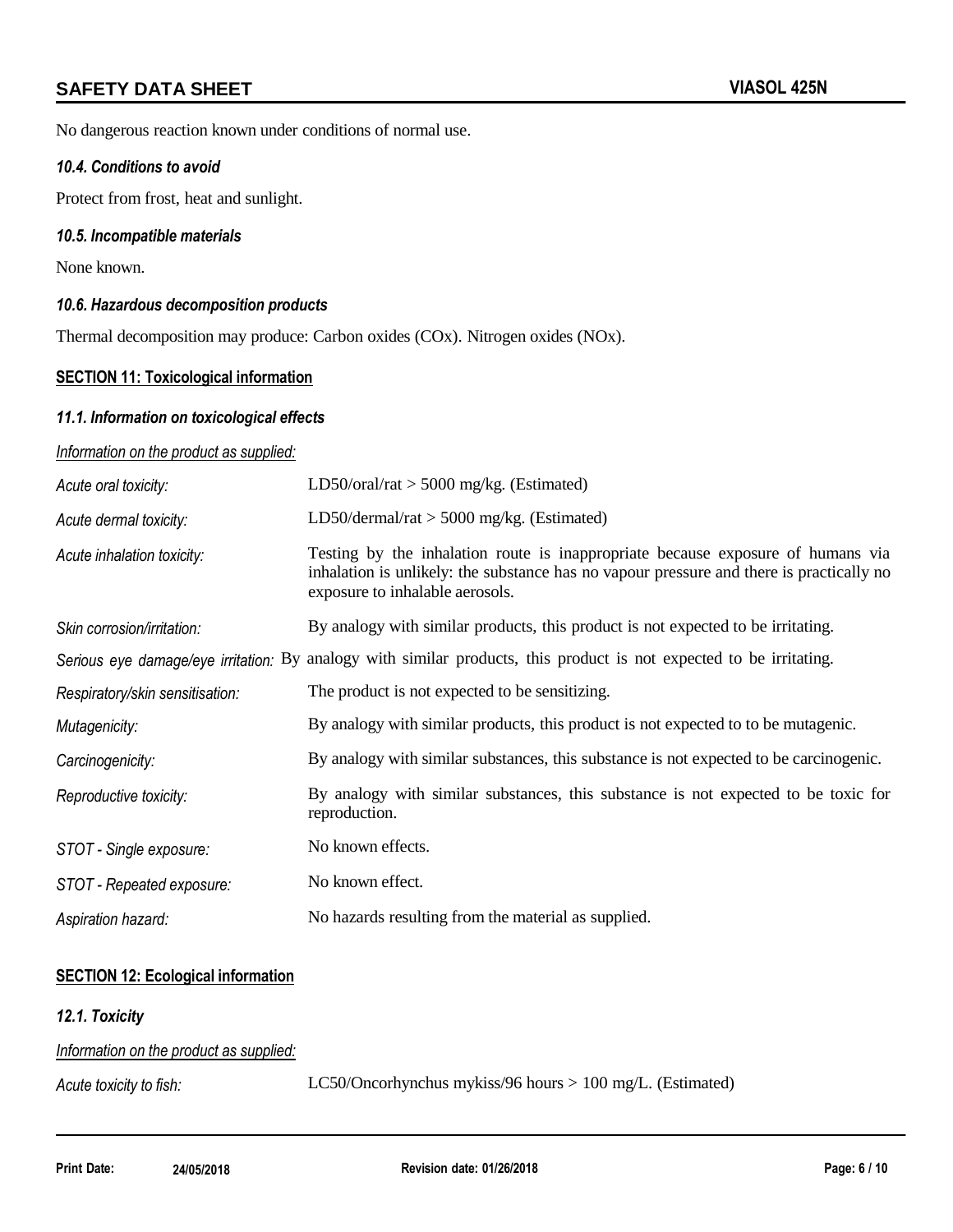| Acute toxicity to invertebrates:   | EC50/Daphnia magna/48 hours $> 100$ mg/L. (Estimated) |
|------------------------------------|-------------------------------------------------------|
| Acute toxicity to algae:           | $IC50/Algae/72 hours > 100 mg/L$ (Estimated)          |
| Chronic toxicity to fish:          | No data available.                                    |
| Chronic toxicity to invertebrates: | No data available.                                    |
| Toxicity to microorganisms:        | No data available.                                    |
| Effects on terrestrial organisms:  | No data available.                                    |
| Sediment toxicity:                 | No data available.                                    |

#### *12.2. Persistence and degradability*

#### *Information on the product as supplied:*

| Degradation: | Not readily biodegradable. |
|--------------|----------------------------|
| Hydrolysis:  | Does not hydrolyse.        |
| Photolysis:  | No data available.         |

#### *12.3. Bioaccumulative potential*

|  | Information on the product as supplied: |  |  |  |
|--|-----------------------------------------|--|--|--|
|--|-----------------------------------------|--|--|--|

The product is not expected to bioaccumulate.

| Partition co-efficient (Log Pow): | $\sim$ ()          |
|-----------------------------------|--------------------|
| Bioconcentration factor (BCF):    | No data available. |

#### *12.4. Mobility in soil*

*Information on the product as supplied:*

No data available.

#### *12.5. Other adverse effects*

None known.

#### **SECTION 13: Disposal considerations**

#### *13.1. Waste treatment methods*

#### *Waste from residues/unused products:*

Dispose in accordance with local and national regulations. Can be landfilled or incinerated, when in compliance with local regulations.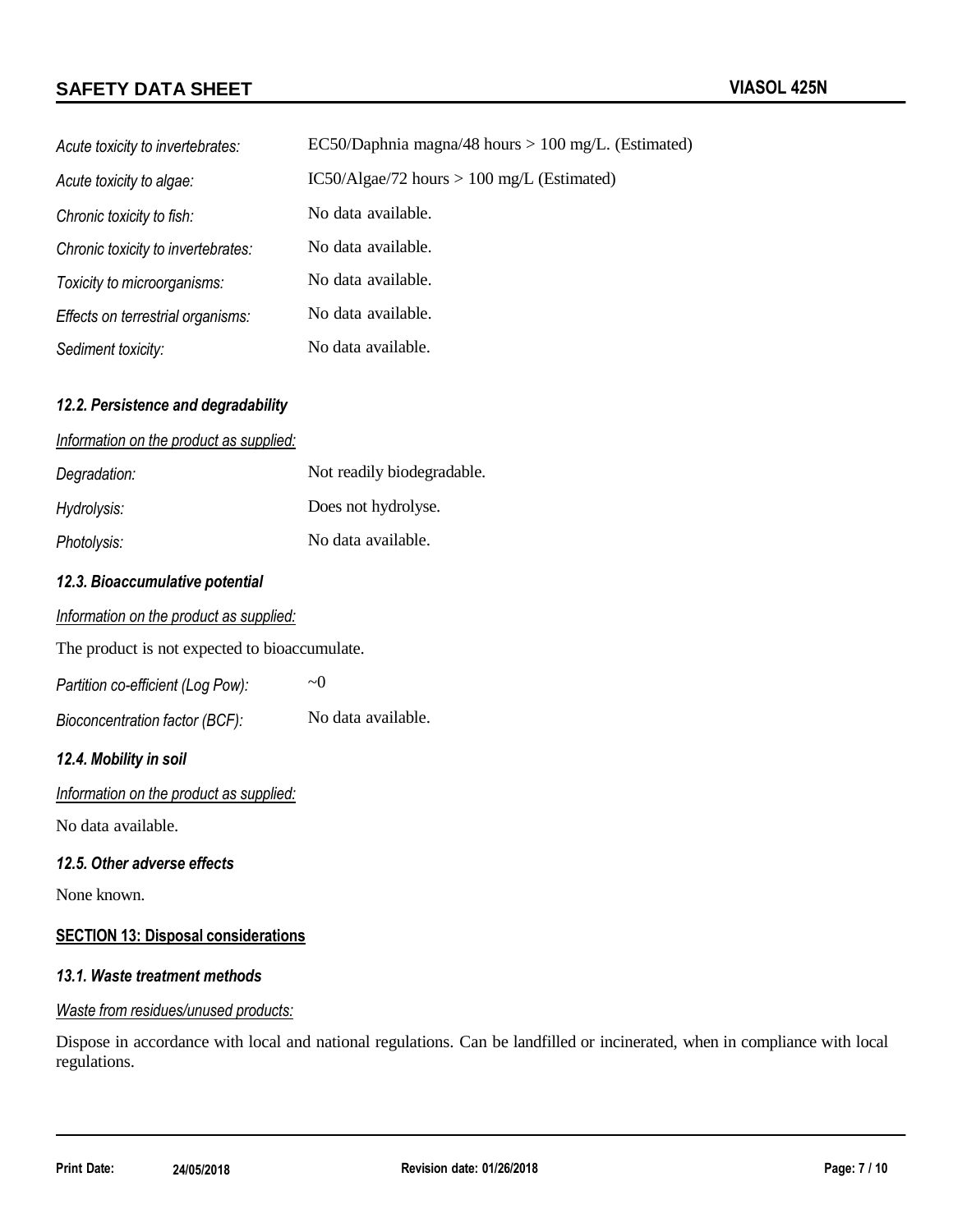#### *Contaminated packaging:*

Rinse empty containers with water and use the rinse-water to prepare the working solution. If recycling is not practicable, dispose of in compliance with local regulations.

#### *Recycling:*

In accordance with local and national regulations.

#### **SECTION 14: Transport information**

#### *Land transport (DOT)*

Not classified.

#### *Sea transport (IMDG)*

Not classified.

#### *Air transport (IATA)*

Not classified.

#### **SECTION 15: Regulatory information**

#### *15.1. Safety, health and environmental regulations/legislation specific for the substance or mixture*

*Information on the product as supplied:*

#### *TSCA Chemical Substances Inventory:*

All components of this product are either listed on the inventory or are exempt from listing.

#### *US SARA Reporting Requirements:*

*SARA (Section 311/312) hazard class:* Not concerned.

*SARA Title III Sections:*

*Section 302 (TPQ) - Reportable Quantity:* Not concerned.

*Section 304 - Reportable Quantity:* Not concerned.

*Section 313 (De minimis concentration):* Not concerned.

#### *Clean Water Act*

*Section 311 Hazardous Substances (40 CFR 117.3) - Reportable Quantity:* Not concerned.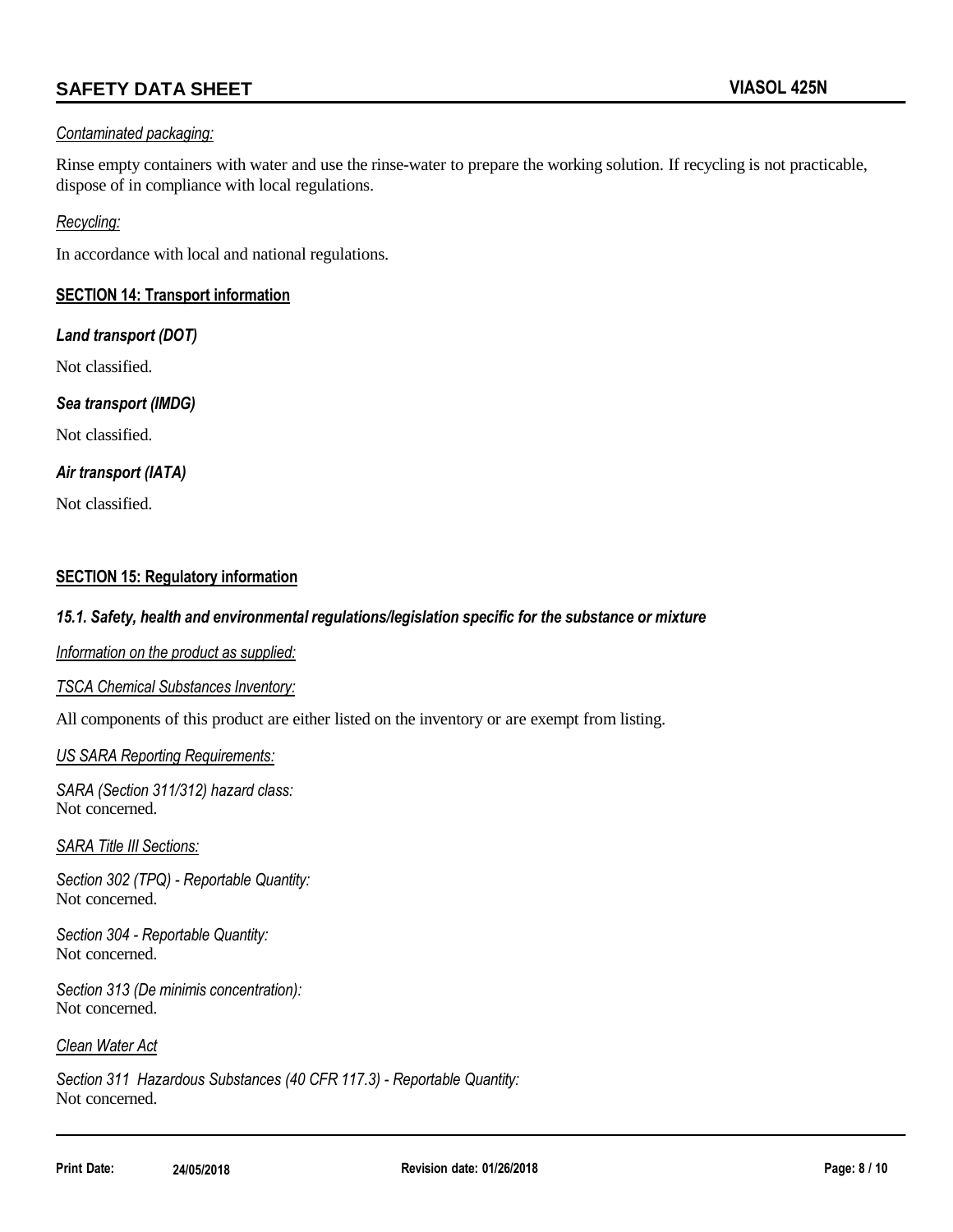#### *Clean Air Act*

*Section 112(r) Accidental release prevention requirements (40 CFR 68) - Reportable Quantity:* Not concerned.

#### *CERCLA*

*Hazardous Substances List (40 CFR 302.4) - Reportable Quantity:* Not concerned.

#### *RCRA status :*

Not RCRA hazardous.

*California Proposition 65 Information:*

Not concerned.

#### **SECTION 16: Other information**

#### *NFPA and HMIS Ratings:*

*NFPA:*

| Health:       |          |
|---------------|----------|
| Flammability: |          |
| Instability:  | $\Omega$ |



*HMIS:*

| Health:          | $\mathbf{\Omega}$ |
|------------------|-------------------|
| Flammability:    | $\mathbf{\Omega}$ |
| Physical Hazard: | $\mathbf{\Omega}$ |
| PPE Code:        | B                 |

*This data sheet contains changes from the previous version in section(s):*

SECTION 9. Physical and chemical properties, SECTION 16. Other Information.